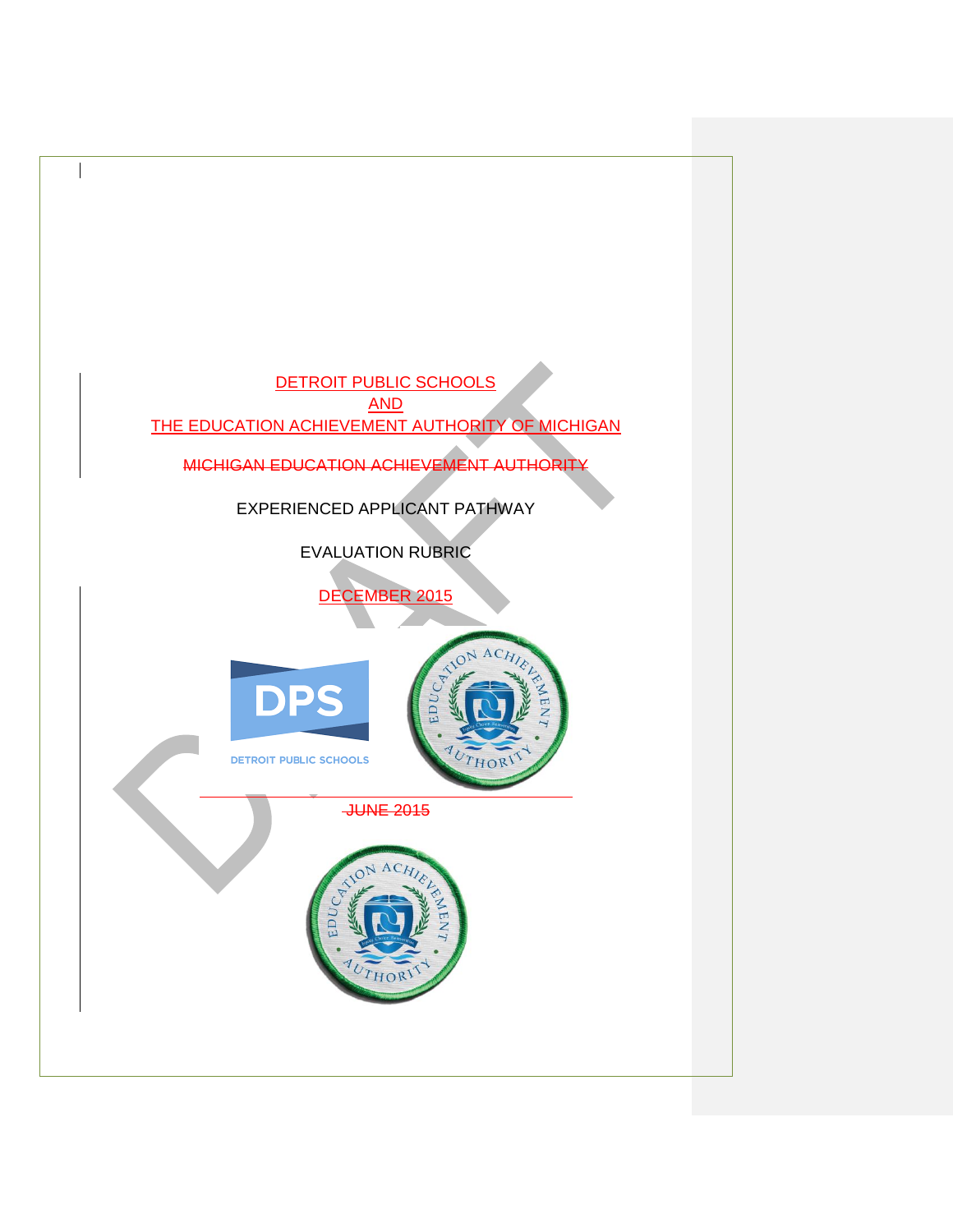*This document provides applicants with an overview of expectations for high-quality charter organization applications.* 

*Applicants applying as Turnaround Partners will be evaluated based on the same criteria. However, the difference in governing structure is understood and will be considered throughout the application evaluation.*

### **Section I: Executive Summary** (up to five pages)

A strong response should:

- provide a compelling and coherent rationale for the creation of the proposed school that meets the needs of the community it is expected to serve
- include specific, measurable, and realistic yet ambitious goals for student achievement as measured by state standards and assessments and other nationally recognized, norm-referenced summative assessments
- describe in sufficient detail how the founding team will be able to achieve specified goals and why it wants to do this work within this specific community
- adequately address potential risks, conflicts of interest and corresponding mitigation plans

## **Section II: Proposed Instructional and Cultural Model**

A strong response should:

- clearly describe components of a proposed school turnaround model (e.g., school culture, assessments, scheduling, etc.) that is suited to the expected student population and in which the components fit together coherently
- root the justification for the proposed instructional and cultural models in prior performance data (e.g., other schools with similar demographics operated by the CMO where the proposed models are currently in place)
- describe in detail a day-in-the life of a student and an academic calendar for the year that meets the needs of the academic program and is compliant with Michigan Revised School Code
- present a thoughtful, detailed plan for using data to inform classroom decision-making and to measure and ultimately improve student growth and achievement
- write a detailed and legally compliant plan for identifying and serving special populations, including adapted scope and sequence curricular documents that include additional supports like technology, dedicated personnel, and special programming

## **Section III: Proposed Founding Team**

A strong response should: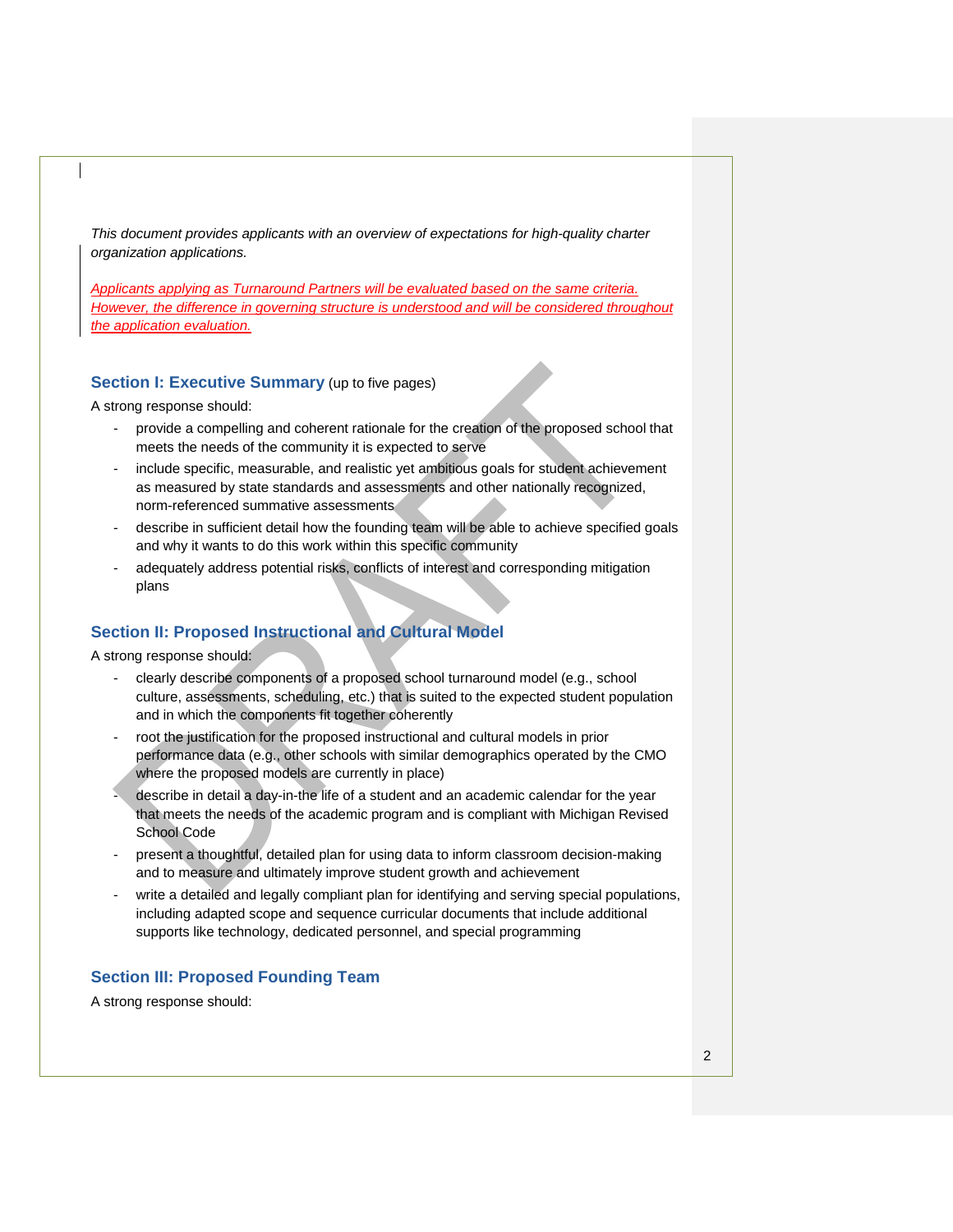- describe a founding team comprised of individuals with demonstrated capacity and/or track records of success working in education
- present a coherent and reasonable governance structure, including the delineation of roles, responsibilities, and decision rights between school staff, CMO staff, and the local academy board and national CMO boards of directors (if applicable).
- articulate a clear and specific plan for evaluating the school leader against specific, measureable, and realistic goals for student achievement and school sustainability
- include a clear plan for accountability between the school leader, CMO staff, and the proposed school's local or national CMO governance boards

## **Section IV: Human Capital**

A strong response should:

- include descriptions (i.e., names and qualifications) of school or CMO staff members who will be responsible for hiring, managing, and firing talent at your proposed school
- identify appropriate and realistic pipelines for attracting high-quality talent in the Michigan context
- articulate specific, rigorous evaluation plans for talent and a clear plan for ensuring that teachers are trained, mentored and held accountable for their performance
- describe credible goals and strategies for identifying and retaining existing highperforming talent as well as those with the potential to become high-performing with additional time and/or interventions

# **Section V: Operating in Michigan**

A strong response should:

- justify why the organization seeks to expand into the EAA of Michigan and explain how the CMO will support that expansion
- relate how the organization's past experiences set them up for success in the Michigan context
- provide evidence of local community support for the proposed charter school
- offer a detailed, coherent approach to building and maintaining strong relationships with community members and other local external stakeholders that begins well before the application is submitted and the organization is authorized
- include a specific, evidence-based parent involvement plan

## **Section VI: Financial/Operational Capacity**

A strong response should:

- provide evidence of a financial history that is fiscally sound, realistic, and aligned to the staffing, programming, and goals of the proposed school
- present a complete set of proposed systems, routines, and processes for back-office operations